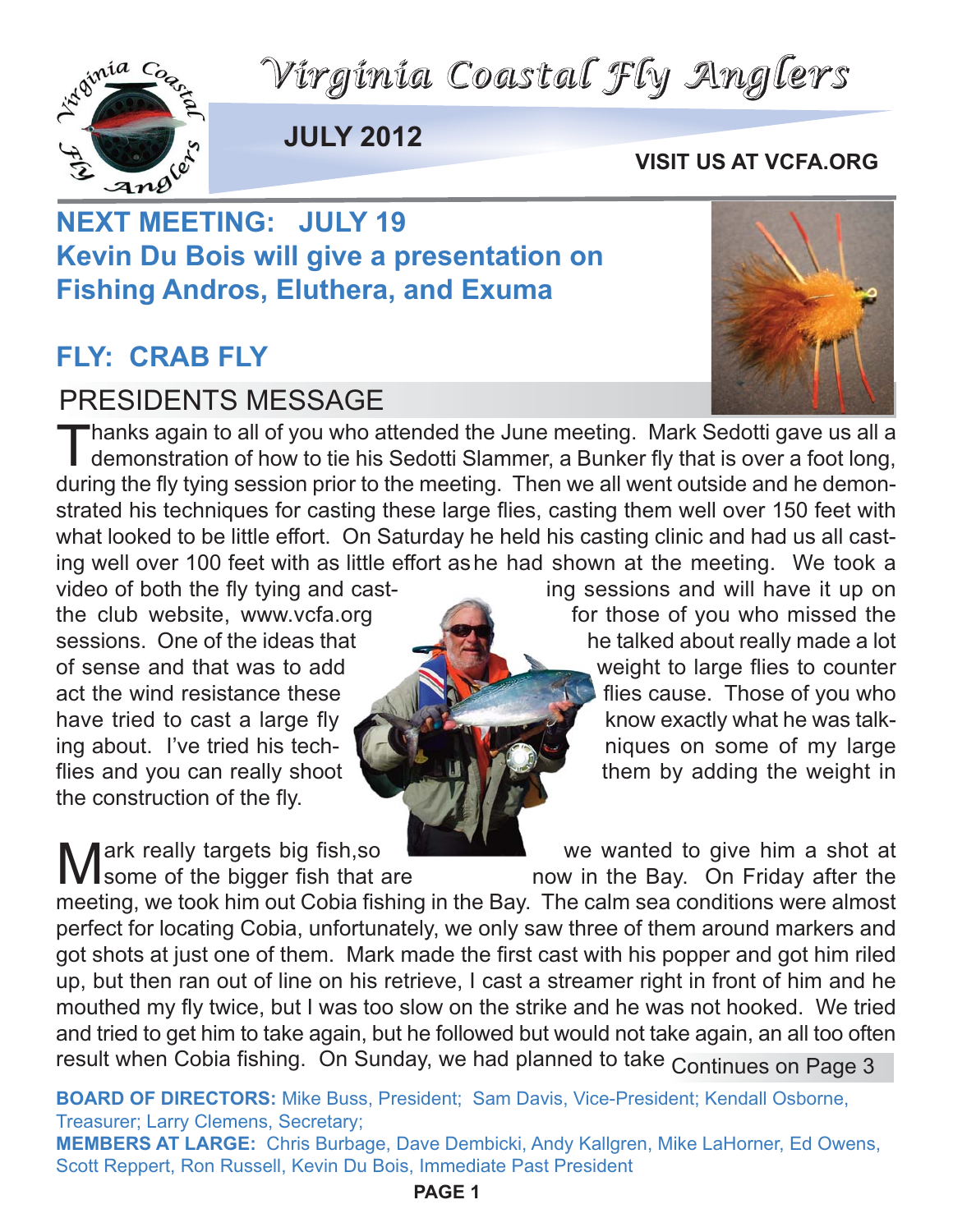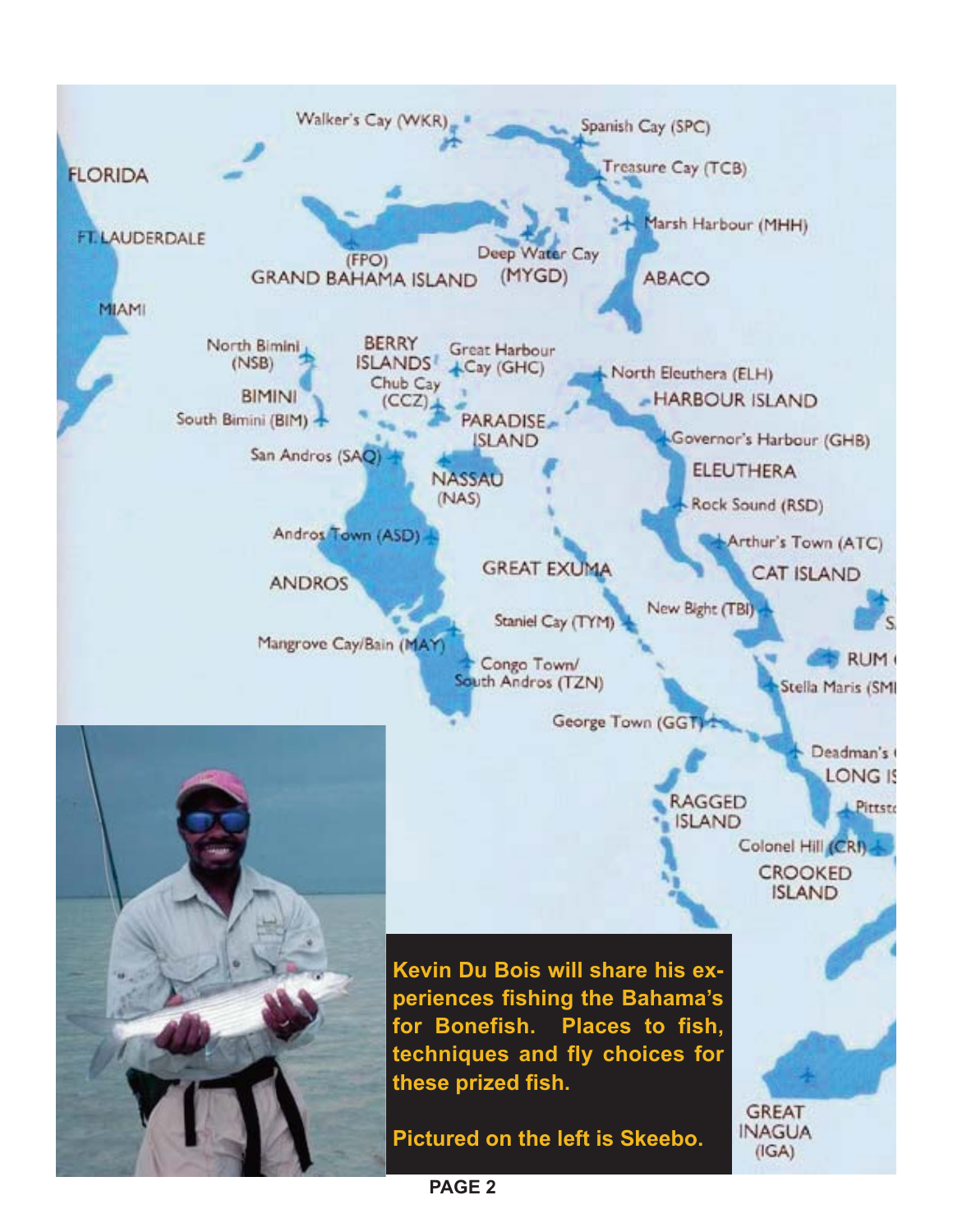#### PRESIDENTS MESSAGE (Continued from page 1)

Mark off shore for Tuna, but when we gathered at 2:30 AM, and looked at the surface temps displayed on Mike La-Horner's computer, we saw that the best conditions had moved north off Ocean City, Delaware, so we decided to get some sleep and try our luck for Cobia and Red and Black Drum around the CBBT Islands. Mark and I both hooked up with some big Red Drum around the third island, but they both got off. Our Cobia hunt produced the same results as Friday with just three spotted and no



**that Mark Sedotti gave on Saturday morning.** 

hookups. But these experiences just reinforced the fact that large Cobia and Red and Black Drum are still in the area. Make sure you check out each marker on your way to your fishing spot, you may find the 'man in the brown suit' lurking around the buoy!

This month one of our own, Capt Kevin<br>DuBois, will be talking about some exotic locations that he is planning a club trip for, namely, Andros Island, Eluthra, and Exuma in the Bahamas. If you have ever wanted to fish one of those places you read



about in the fly fishing magazines, you don't want to miss this presentation.

ur summer fishing patterns are well underway with fish everywhere. But you do



**Mark Sedotti tying the "Sedotti Slammer" prior to the June general meeting. A video was shot and will hopefully be posted on the website soon.**

need to get out if you want to get in on any of this action. Come to the meeting and share your fishing stories or just listen to others as they tell us all about the big one they landed or the bigger one that got away! This month the Church is conducting Vacation Bible School during the week of our meeting so we will be meeting in one of the rooms to the left after you enter the side door. We will have people to direct you. Hope to see you all at the Church on July 17. Until then, thanks and tight lines to all!

Mike Buss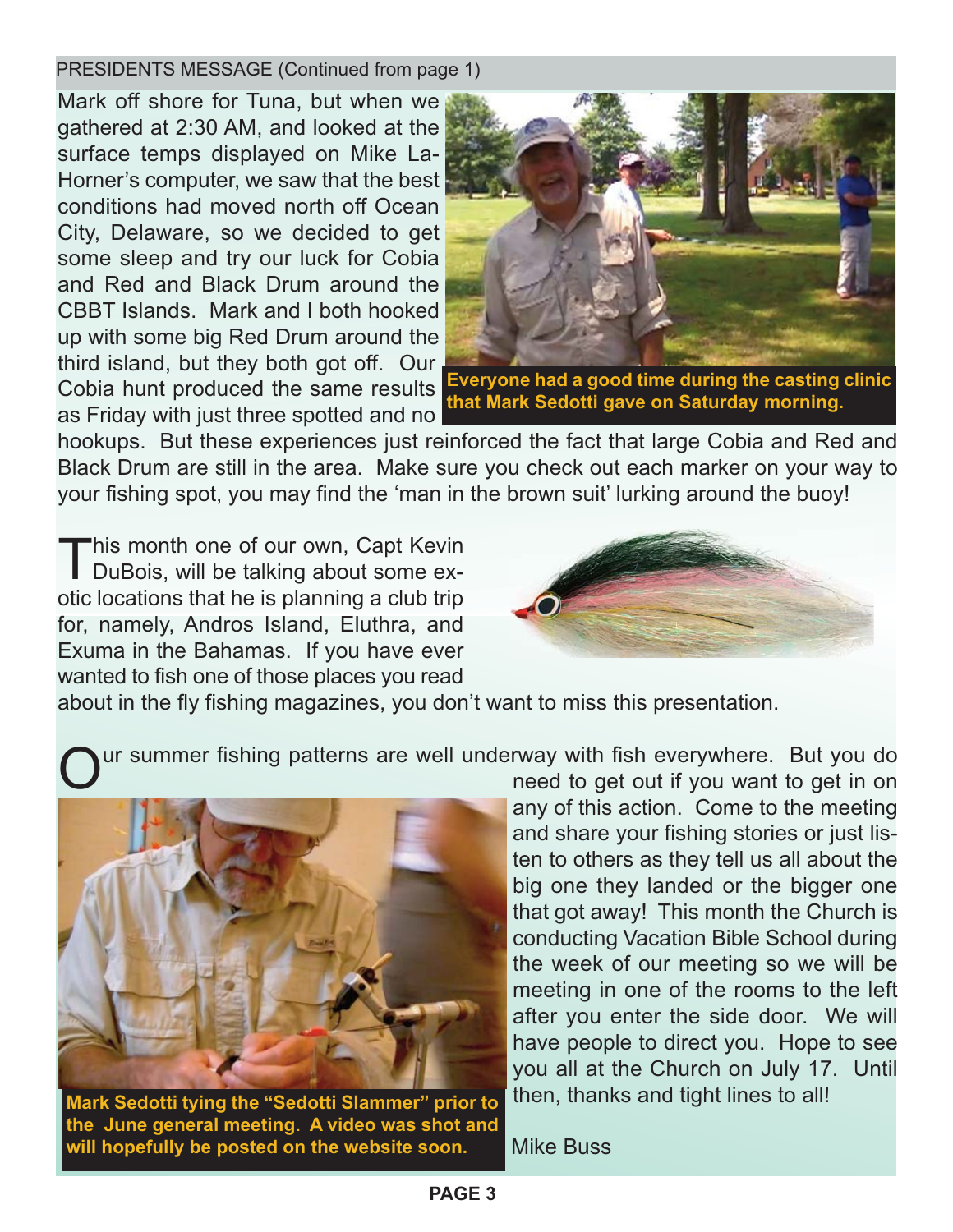# **FISHING REPORTS**



The heat is on and the fishing is spotty. Reports of a great Speckled Trout year is strong from the middle peninsula. A few members making trips with good reports of abundant Specks with puppy drum and stripers mixed in. Several members have been searching for the cobia bite, and have seen a fair number of fish, but very few are hungry. I only know of one hook up as posted on the Facebook page.

Sam Davis had the following two reports from recent trips. Slag Pile Drum Slam (Puppies, Specks, Croaker): Had a great time fishing with David Dembicki today near the slag pile. We rested our fly rods and took some light spinning gear to entice the specks and puppy drum. Huge carpets of halfinch fry were everywhere with all sorts of fish busting on them. Snot flies would have worked well. Dave's new skiff is perfect for inshore fishing. Look forward to the next trip.



Middle-Peninsula Speckin': Yesterday, my family and I experienced a fantastic day's light-tackle action with Middle-Peninsula fishing expert, Chris Newsome. Although a big storm the night before did cast some doubt as to whether the specks would be hanging around the usual haunts, Chris didn't waste any time finding them. His trademark 'bunker-chucking' method to bird dog all sorts of predator species from the deep worked a charm. In the end we boated 6 species from specks, red drum and croaker to stripers and some really nice blues. Chris also treated us to a Dolphin pod welcome and closeups of a gorgeous osprey. Thanks Chris

> **Theo and Sam Davis with a nice Speckled Trout caught in the Middle Peninsula with Captain Chris Newsome.**